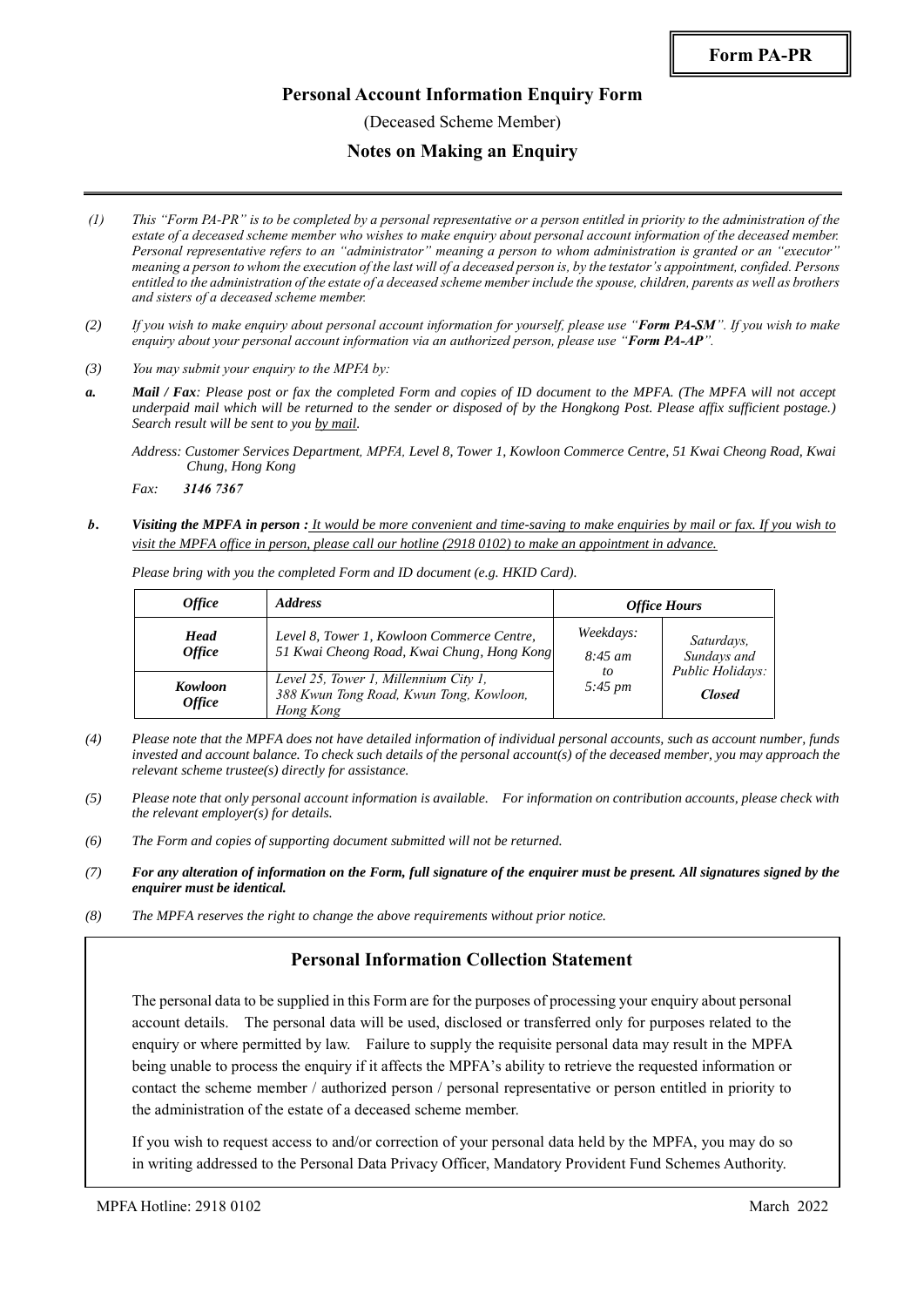表格 **PA-PR**

#### 個人帳戶資料查詢表格

( 已 故 計 劃 成 員 )

## 查詢須知

- (1) 本「 **表格 PA-PR**」供已故計劃成員的遺產代理人或具有優先權利管理計劃成員遺產的人填寫,查 詢已 故 計 劃 成 員 的 個 人 帳 戶 資 料 。 遺 產 代 理 人 指 「 遺 產 管 理 人 」, 即 獲 授 予 遺 產 管 理 的 人 或 「 遺 囑 執 行 人 」即 藉 着 立 遺 囑 人 的 委 任 而 獲 託 付 執 行 立 遺 囑 人 最 後 一 份 遺 囑 的 人。有 權 管 理 計 劃 成 員 遺產的人士,包括已故計劃成員的配偶、子女、父母及兄弟姊妹。
- (2) 如 閣 下 擬 自 行 查 詢 你 的 個 人 帳 戶 資 料 , 請 填 寫「 表 格 **PA-SM**」。 如 閣 下 擬 授 權 他 人 , 代 辦 查 詢 閣 下 的 個 人 帳 戶 資 料 , 請 填 寫 「 表 格 **PA-AP**」。
- (3) 閣 下 可 選 擇 以 下 列 方 法 向 積 金 局 提 交 查 詢 :
- a. 郵遞/傳真:請閣下將已填妥的表格及有關身分證明文件副本郵遞或傳真至積金局。(積金局不會 接收郵資不足的郵件,有關郵件將由香港郵政退回寄件人或予以銷毀。請支付足額郵資。)積金 局將以信函回覆閣下。

地 址 : 香 港 葵 涌 葵 昌 路 51 號 九 龍 貿 易 中 心 1 座 8 樓 積 金 局 客 戶 服 務 處

傳 真 : **3146 7367**

b. 親臨積金局:透過郵寄或傳真提交查詢,會更為方便省時。如欲親身到訪積金局辦事處,請先 致電熱線 (2918 0102) 預約。

請閣下攜同已填妥的表格及有關身分證明文件(如身分證)親臨積金局辦事處查詢。

| 辦事處   | 地址                           | 辦公時間                    |                        |  |
|-------|------------------------------|-------------------------|------------------------|--|
| 總辦事處  | 香港葵涌葵昌路51號九龍貿易中心1座8樓         | 星期一至五:                  | 星期六、日<br>及公眾假期 ·<br>休息 |  |
| 九龍辦事處 | 香港九龍觀塘觀塘道388號創紀之城1期1座<br>25樓 | 上午8時45分<br>至<br>下午5時45分 |                        |  |

- (4) 請注意,積金局紀錄並無個人帳戶的詳細資料,如帳戶號碼、所選擇之基金組合或戶口結餘等。 閣下可直接向有關強積金受託人查詢。
- (5) 請注意,積金局只能提供有關成員的個人帳戶資料。如欲杳詢其他的強積金供款帳戶資料,請向 有關僱主查詢。
- (6) 已 遞 交 之 表 格 及 證 明 文 件 副 本 將 不 予 退 還 。
- (7) 表格上的資料如有刪改,查詢人必須在旁簽署作實。查詢人的所有簽署必須相同一致,否則該查 詢 將 不 獲 處 理 。
- (8) 積 金 局 保 留 權 利 更 改 以 上 條 文 而 不 作 另 行 通 知 。

## 個 人 資 料 收 集 聲 明

藉 本 表 格 提 供 的 個 人 資 料 , 乃 為 處 理 閣 下 要 求 查 閱 個 人 帳 戶 資 料 之 用 。 有 關 資 料 只 會 因 應 與 該 項 查 詢 有 關 的 用 途 或 在 法 律 允 許 的 情 況 下 加 以 使 用、披 露 或 轉 移 。 如 未 能 提 供 所 需 個 人 資 料 , 以 致 積 金 局 難 以 抽 取 所 要 求 查 閲 的 資 料 或聯絡計劃成員/獲授權人/遺產代理人 或具有優先權利管理計劃成員遺 產的人士,則積金局可能無法處理閣下的查詢。

如 欲 查 閱 及 / 或 更 正 閣 下 存 於 積 金 局 的 個 人 資 料 , 可 致 函 強 制 性 公 積 金 計 劃 管理局個人資料私隱主任,提出有關要求。

積金局熱線:2918 0102 2022 2022 年 3 月 2022 年 3 月 2022 年 3 月 2022 年 3 月 2022 年 3 月 2022 年 3 月 2022 年 3 月 2022 年 3 月 2022 年 3 月 2022 年 3 月 2022 年 2 月 2022 年 2 月 2022 年 2 月 2022 年 2 月 2022 年 2 月 2022 年 2 月 2022 年 2 月 2022 年 2 月 202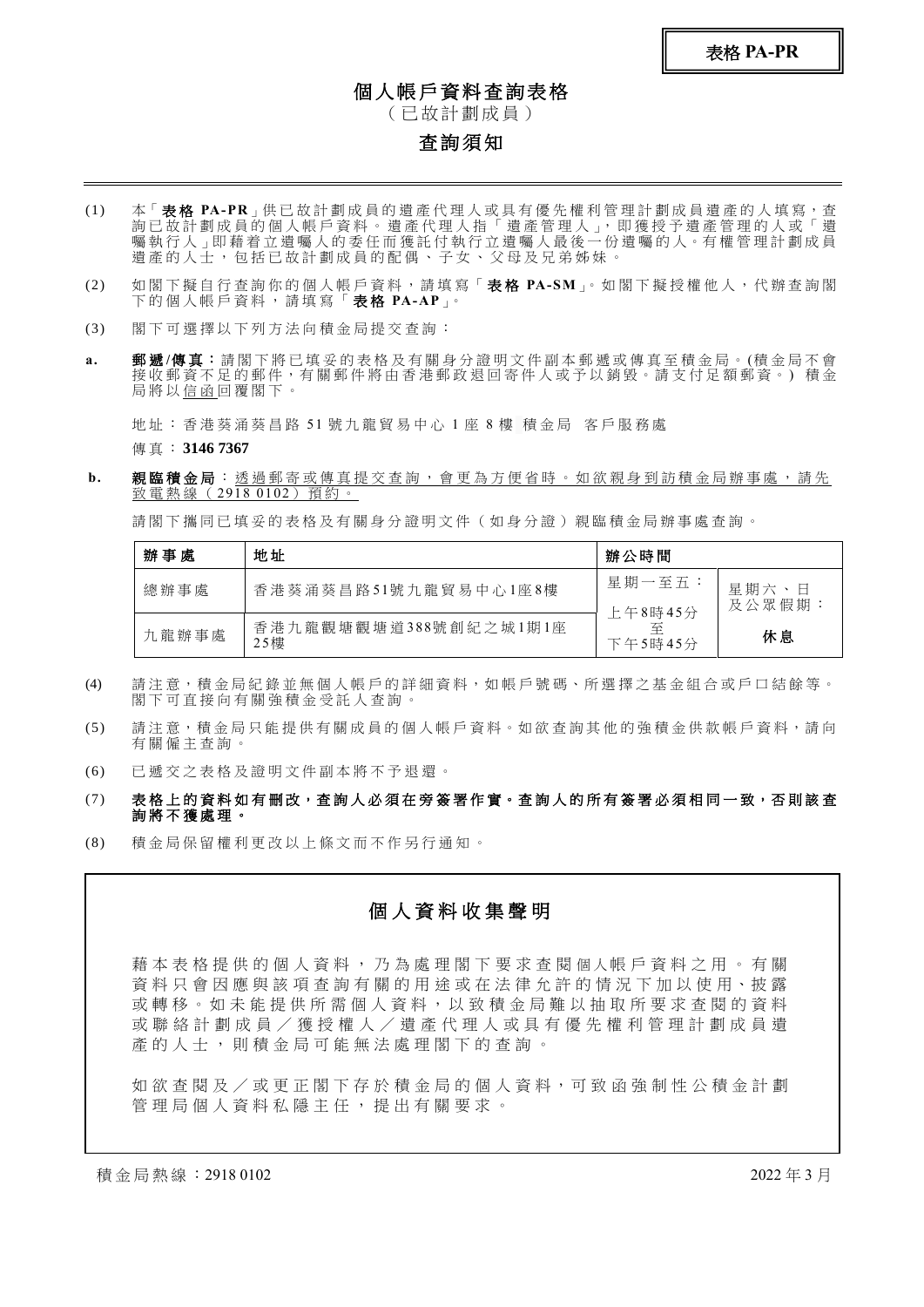#### **Personal Account Information Enquiry Form**

(Deceased Scheme Member)

| 個人帳戶資料查詢表格 |  |  |  |  |  |
|------------|--|--|--|--|--|
|            |  |  |  |  |  |

( 已 故 計 劃 成 員 )

| Particulars of the Enquirer 查詢人資料                                                                                                                                                                              |                                                                                                                                   |                                                                                                                                                                                                                      |  |  |  |
|----------------------------------------------------------------------------------------------------------------------------------------------------------------------------------------------------------------|-----------------------------------------------------------------------------------------------------------------------------------|----------------------------------------------------------------------------------------------------------------------------------------------------------------------------------------------------------------------|--|--|--|
| Name In English (same as HKID card/passport)<br>英文姓名(以香港身分證/護照所載為準)                                                                                                                                            |                                                                                                                                   |                                                                                                                                                                                                                      |  |  |  |
| Name In Chinese<br>(if any) (same as HKID card/passport)<br>中文姓名(如有)(以香港身分證/護照所載為準)                                                                                                                            |                                                                                                                                   | HKID / Passport No.<br>香港身分證/<br>護照號碼                                                                                                                                                                                |  |  |  |
| Day-time Telephone No.<br>日間聯絡電話                                                                                                                                                                               |                                                                                                                                   |                                                                                                                                                                                                                      |  |  |  |
| Postal Address<br>郵寄地址                                                                                                                                                                                         |                                                                                                                                   |                                                                                                                                                                                                                      |  |  |  |
| Type of Enquirer<br>查詢人類別                                                                                                                                                                                      | Please tick one:<br>請選擇其中一項:<br>Personal<br>or<br>representative<br>遺產代理人<br>或                                                    | Persons entitled to the administration of the estate<br>of the deceased member:<br>有權管理計劃成員遺產的人士:<br>Spouse<br>配偶<br>Child<br>子女<br>Father or mother 父母<br>Brother or sister 兄弟姊妹<br>Others, pls specify:<br>其他,請註明: |  |  |  |
| Important Note: Please see the last page of this Form for the supporting documents required to be submitted.<br>請注意:查詢人須提交身分證明文件,請參閱本表格最後一頁。                                                                   |                                                                                                                                   |                                                                                                                                                                                                                      |  |  |  |
| Particulars of the Deceased Scheme Member 已故計劃成員資料                                                                                                                                                             |                                                                                                                                   |                                                                                                                                                                                                                      |  |  |  |
| Name In English (same as HKID card/passport)<br>英文姓名(以香港身分證/護照所載為準)                                                                                                                                            |                                                                                                                                   |                                                                                                                                                                                                                      |  |  |  |
| Name In Chinese<br>(if any) (same as HKID card/passport)<br>中文姓名(如有)(以香港身分證)護照所載為準)                                                                                                                            |                                                                                                                                   | HKID / Passport No.<br>香港身分證/<br>護照號碼                                                                                                                                                                                |  |  |  |
| Important Note: Please fill in identification document used for MPF enrolment. For submission by mail or fax, please<br>provide copy of identification document.<br>請注意:請填寫用作開立強積金帳戶的身分證明文件。如以郵遞或傳真遞交,請同時提供副本。 |                                                                                                                                   |                                                                                                                                                                                                                      |  |  |  |
| Declaration 聲明                                                                                                                                                                                                 |                                                                                                                                   |                                                                                                                                                                                                                      |  |  |  |
| I declare that to the best of my knowledge and belief, the information given in this Form and the submitted<br>documents is correct and complete.<br>本人聲明,本人深知確信本表格及隨附文件所提供的資料均屬正確無訛且並無缺漏。                     |                                                                                                                                   |                                                                                                                                                                                                                      |  |  |  |
| Signature of the Enquirer<br>查詢人簽署                                                                                                                                                                             |                                                                                                                                   | Date (DD/MM/YY)<br>日期(日/月/年)                                                                                                                                                                                         |  |  |  |
| 附註甲: the following:                                                                                                                                                                                            | Note A: Pursuant to Section 157B of the Mandatory Provident Fund Schemes (General) Regulation, Personal Account Register provides |                                                                                                                                                                                                                      |  |  |  |

- Number of personal account held by scheme members; and

- Name and contact details of the trustee for each account.

Please note that the MPFA does not keep records of:

- Particulars of individual members' Personal Account(s), including the scheme name, scheme member account number and accrued benefits.
- Contribution account held by scheme members (including contribution account under current employment, casual employee account under Industry Schemes and self employed persons accounts) and Tax Deductible Voluntary Contribution (TVC) Account.

Please contact the relevant trustee(s) direct for details of Personal Account(s).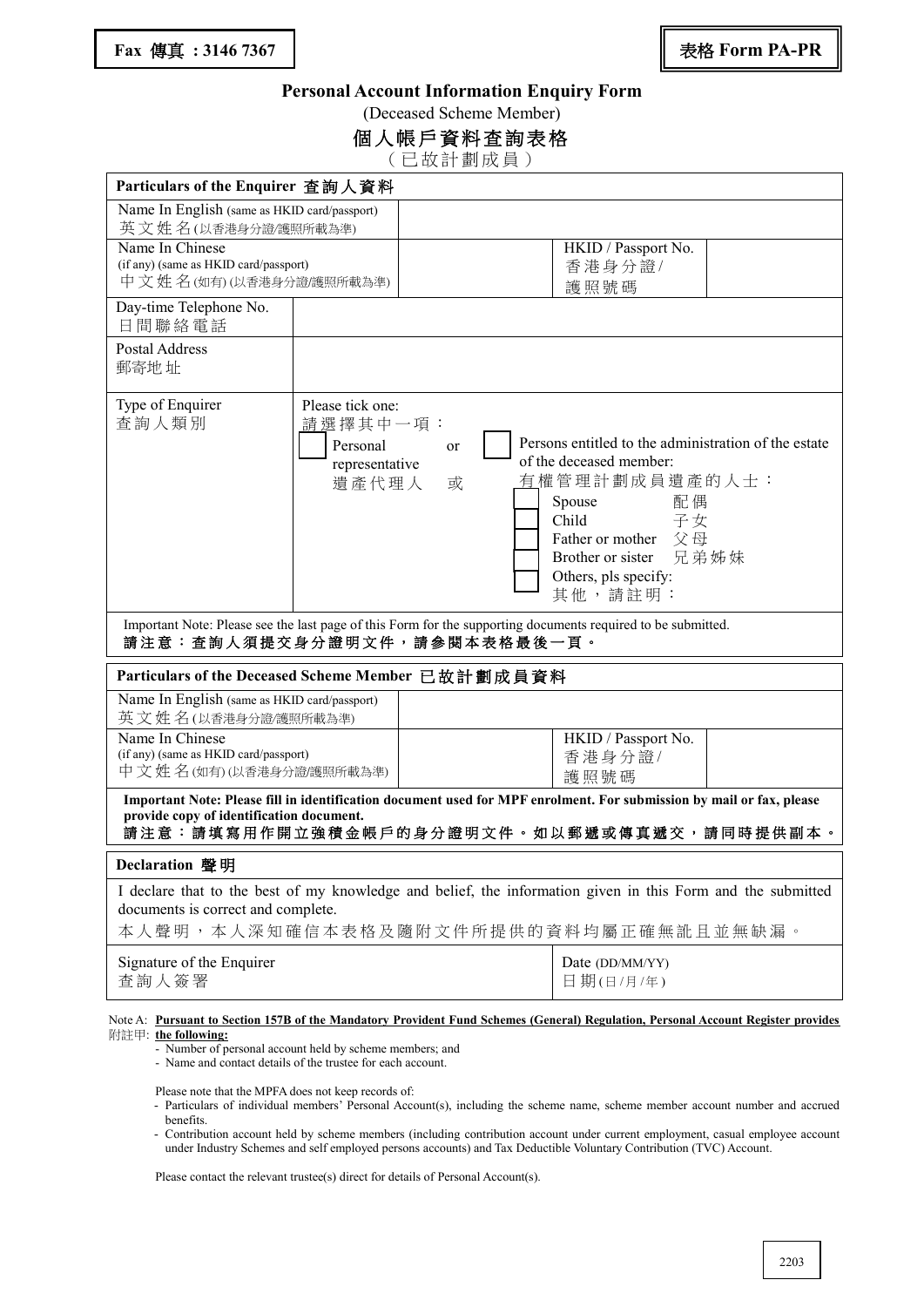#### 根 據 強 制 性 公 積 金 計 劃 **(**一 般 **)**規 例 第 **15 7 B** 條 , 個 人 帳 戶 紀 錄 冊 顯 示 的 資 料 包 括 :

- 計 劃 成 員 擁 有 的 個 人 帳 戶 數 目 ; 及

- 每 個 個 人 帳 戶 所 屬 的 受 託 人 的 名 稱 及 聯 絡 電 話 。

請注意,積金局未有備存以下資料:

- 個 別 個 人 帳 戶 的 詳 細 資 料 , 例 如 帳 戶 號 碼 、 帳 戶 結 餘 等 ; 及
- 計 劃 成 員 的 「 供 款 帳 戶 」( 包 括 現 職 工 作 的 強 積 金 帳 戶 、 行 業 計 劃 臨 時 僱 員 帳 戶 及 自 僱 人 士 帳 戶 ) 及 「 可 扣 稅 自 願 性 供 款 帳 戶 」 的 紀 錄 。

有 關 個 別 帳 戶 的 詳 細 資 料 , 請 向 所 屬 受 託 人 查 詢 。

- Note B: Pursuant to the Mandatory Provident Fund Schemes Ordinance, upon the death of a member of an MPF scheme, a personal representative 附註乙: of the member may lodge a claim with the relevant trustee for payment of the member's accrued benefits.
	- 根據《強制性公積金計劃條例》,如強積金計劃成員死亡,該成員的遺產代理人可向有關的強積金計 劃 受 託 人 提 交 要 求 支 付 該 成 員 的 累 算 權 益 的 申 索 。
- Note C: It is an offence under Section 43E of the Mandatory Provident Fund Schemes Ordinance if a person makes a false or misleading statement
- 附註丙: in a material respect to the MPFA and the approved trustees. Convicted offenders are liable to a fine of HK\$100,000 and imprisonment for 12 months.
	- 強制性公積金計劃條例第 43E 條訂明, 任何人士如在要項上向積金局或核准受託人作出虛假或具誤導 性的陳述,即屬犯罪。一經定罪,可被罰款 10 萬港元及監禁 12 個月。
- Note D: Copies of ID documents provided to the MPFA should be clear and legible.
- 附註丁: (Please enlarge the image to 150% with a light colour tone. For submission by fax, please use photo mode.) 如 提 供 身 分 證 明 文 件 副 本 至 積 金 局 , 請 確 保 影 像 清 晰 可 讀 。 (請將 文 件 放 大 1.5 倍 , 並 將 顏 色 調 至 較 為 淺 色 。 如 傳 真 , 請 使 用 影 像 模 式 )
- Note E: Please complete the form in BLOCK letters.
- 附註戊: 請 以 正 楷 填 寫 表 格 。